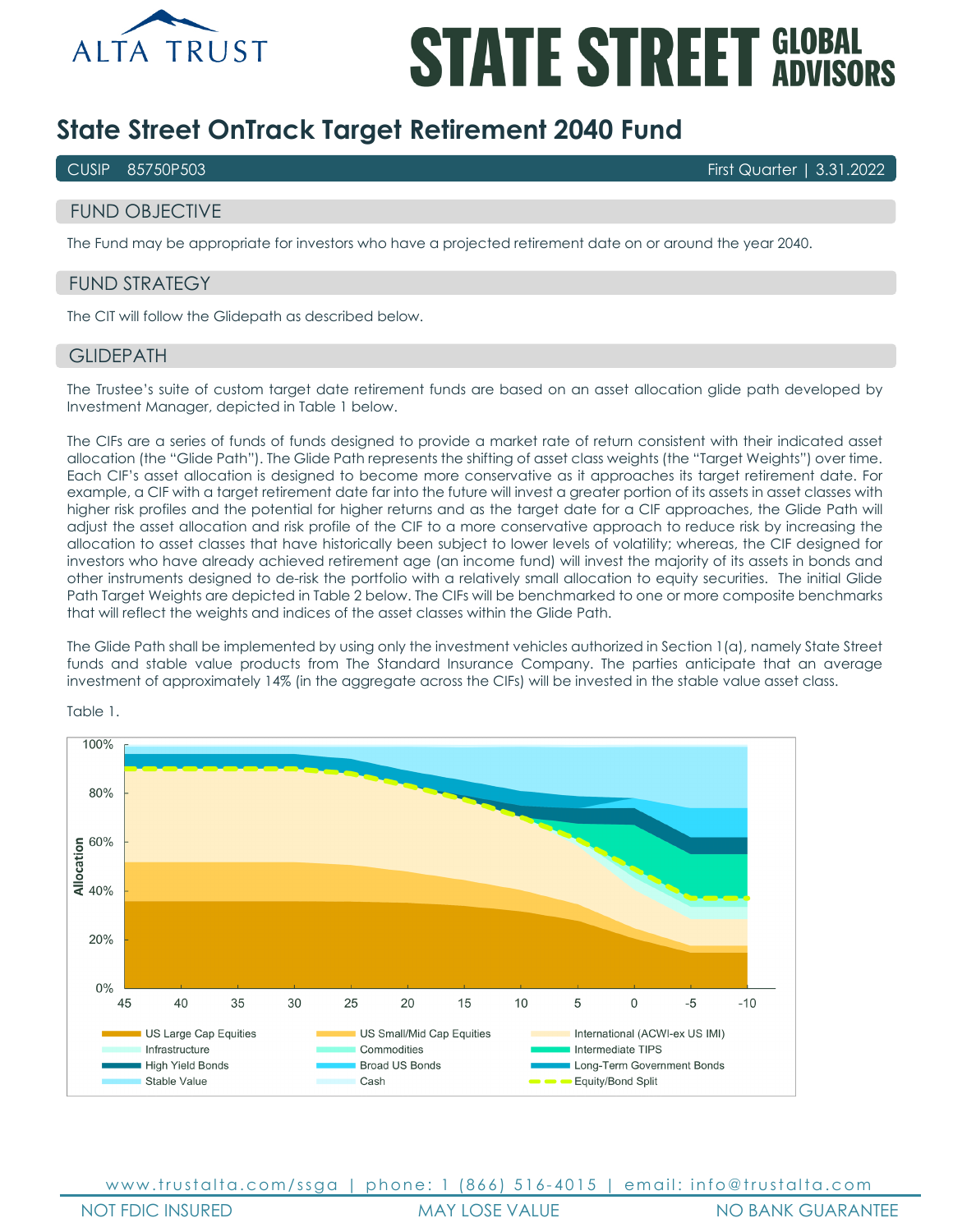### State Street OnTrack Target Retirement 2040 Fund First Communication First Quarter | 3.31.2022

# FUND PERFORMANCE NUMBERS

| <b>INCEPTION DATE 10.18.2021</b> |  |  |
|----------------------------------|--|--|
|----------------------------------|--|--|

| <b>Fund</b>                                          | <b>Year To</b><br>Date | Month    | Month   | Year | Year | Year | 10<br>Year | <b>Since</b><br>Inception |
|------------------------------------------------------|------------------------|----------|---------|------|------|------|------------|---------------------------|
| State Street OnTrack Target<br>Retirement 2040 Fund* | (5.37%)                | .25%     | (5.37%) | n/a  | n/a  | n/a  | n/a        | $(3.10\%)$                |
| <b>S&amp;P 500 TR USD</b>                            | $(4.60\%)$             | $3.71\%$ | (4.60%) | n/a  | n/a  | n/a  | n/a        | .64%                      |

\*Performance is shown net-of-fees

## STRATEGY PERFORMANCE

| Fund              | Month    | Month        | Year     | Year     | Total <sup>1</sup> |
|-------------------|----------|--------------|----------|----------|--------------------|
| TDF 2040 Strategy | $.21\%$  | (4%)<br>15.1 | 4.71%    | $2.10\%$ | 9.80%              |
| S&P 500 TR USD    | $3.71\%$ | (4.60%)      | $5.65\%$ | ' 4.54%  | '6.49%             |

1Performance since April 1, 2018

The back-tested performance results reflect hypothetical, back-tested results, that were achieved by means of the retroactive application of a back-tested portfolio and, as such, the corresponding results have inherent limitations, including: (1) results do not reflect actual trading using investor assets; (2) certain portfolio aspects may have been designed with the benefit of hindsight; (3) back-tested performance may not reflect the impact of any material market or economic factors; and, (4) Investors may have experienced investment results during the corresponding time periods that were materially different from those portrayed in the hypothetical portfolio. The performance shown is net of a 29 bps blended fee. The hypothetical back-tested period ranges from April 1, 2018 through April 30, 2021and the results have been independently verified.

# PERFORMANCE CHART

PORTFOLIO SECTORS

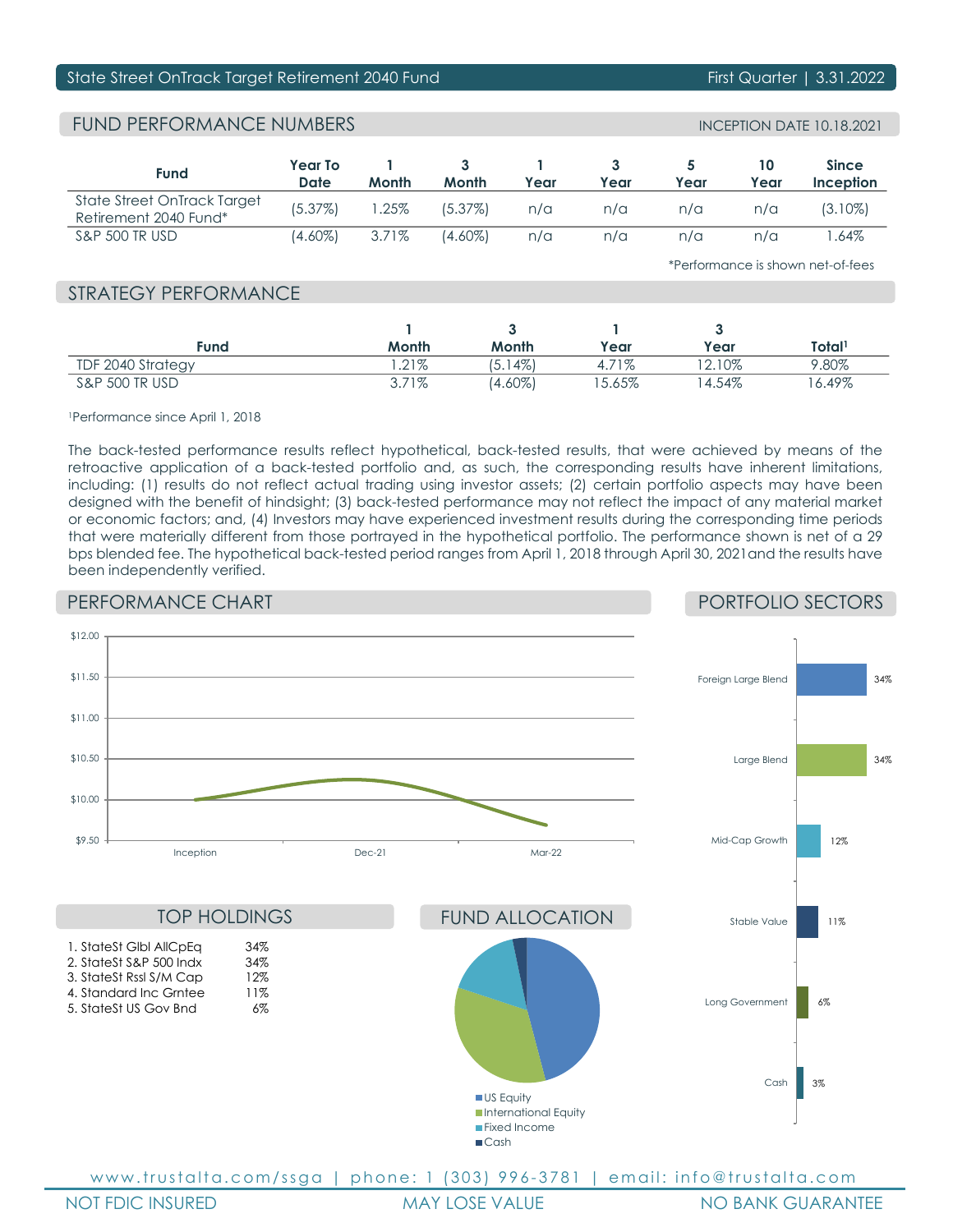### DISCI OSURES

Alta Trust is a South Dakota chartered trust company that acts as the trustee of this CIT. Collective investment trusts are bank maintained and not registered with the Securities and Exchange Commission. The Declaration of Trust for the CIT describes the procedures for admission to and withdrawal from the CIT. The Declaration of Trust and the Fund's Employee Benefit Summary should be read in conjunction with this fact sheet and is hereby incorporated by reference. A copy of these documents may be obtained by contacting Alta Trust at info@trustalta.com.

Before investing in any collective investment trust, please consider the trust's investment objective, strategies, risks, and expenses. Be sure to consult with your financial, legal and professional tax advisors prior to investment in any collective investment trust. Performance is expressed in USD. Past performance does not guarantee future results. The performance data quoted represents past performance and current returns may be lower or higher. All investments involve risk, including potential loss of principal. There is no guarantee that the CIT will achieve its objective.

Fund Restriction/Limitations: This CIT may only accept assets of defined contribution plans that are part of a pension, profit sharing, stock bonus or other employee benefit plan of an employer for the exclusive benefit of employees or their beneficiaries and is (i) exempt from federal income taxes under Section 501 (a) of the code, by reason of qualifying under Section 401(a) or 414(d) of the code or (ii) is part of an eligible deferred compensation plan maintained by a state or local governmental unit under Section 457(b) of the Code ("Section 457 Plan"), which is either exempt from or not subject to income taxation.

#### Back-Test Performance Methodology

To generate the back-tested returns, State Street Global Advisors used the proposed glidepath asset allocation weights and roll-down schedule to blend the below index returns beginning on 04/30/2018. The start date was chosen to align with the start of the available return series. The back-tested returns shown herein do not represent actual performance or the performance of any State Street Global Advisors Fund.

Index Return Series Utilized:

Equity Exposures S&P 500® Index, Russell Small Cap Completeness® Index, MSCI® AC World® ex-US IMI Index

Alternative Exposures S&P® Global Infrastructure Index, Bloomberg Roll Select Commodity IndexSM

Fixed Income Exposures

Bloomberg Barclays U.S. High Yield Very Liquid Index, Bloomberg Barclays U.S. Aggregate Bond Index, Bloomberg Barclays U.S. Long Government Bond Index, Standard Stable Asset Fund

References to specific company stocks should not be construed as recommendations or investment advice. The statements and opinions are subject to change at any time, based on market and other conditions Zeros represent time periods when the target date fund has no allocation to the underlying Fund.

Source: SSGA Investment Solutions Group, FactSet, Standard Insurance Company. Back-tested performance is not indicative of past or future performance of any SSGA offering. All data shown above does not represent the results of actual trading, and in fact, actual results could differ substantially. Returns do not represent those of a specific index, composite, or strategy, but were achieved by mathematically combining the funds at various weights throughout the proposed glidepaths. Index returns cited above do not reflect management fees, transaction costs, and other fees and expenses a client would have to pay, which reduce returns. For example, if an annualized gross return of 10% was achieved over a 5-year period and a management fee of 1% per year was charged and deducted annually, then the resulting return would be reduced from 61% to 54%. Performance is calculated in USD. The blended expense ratio as of 12/31/2021 is 29 bps.

Diversification does not ensure a profit or guarantee against loss. Assumptions and forecasts used by State Street Global Advisors in developing the target date funds asset allocation glidepath may not be in line with future capital market returns and participant savings activities, which could result in losses near, at or after the target date year or could result in the target date fund not providing adequate income at and through retirement. Ages and expected dates of retirement are approximate and may not accurately reflect the age or retirement date of each participant at each stage of the product. Participants are responsible for selecting their own target retirement date.

www.trustalta.com/ ssga | phone: 1 ( 303 ) 9 9 6 - 3781 | email: info@trustalta.com